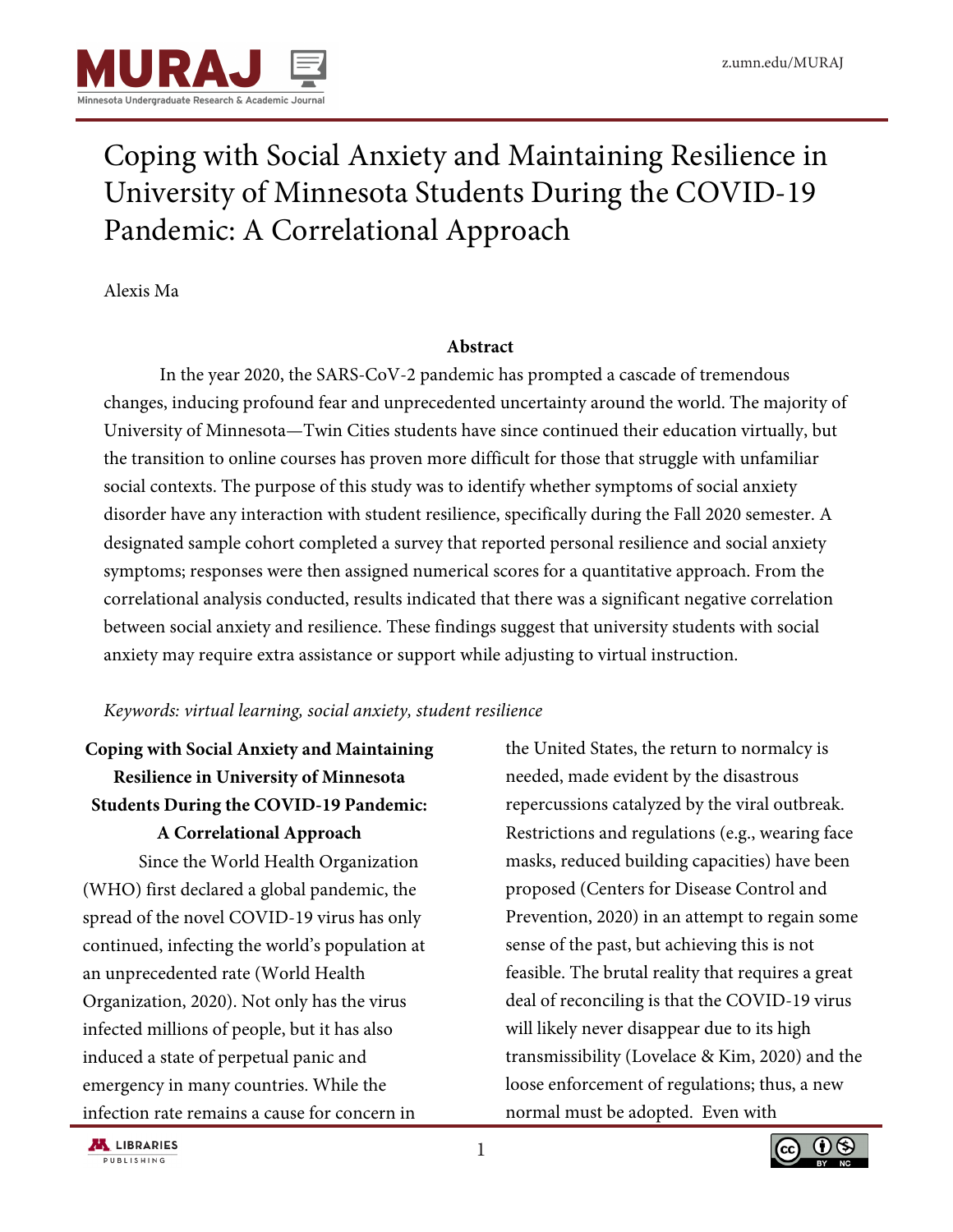government-mandated lockdowns no longer in effect, social distancing is still one of the most effective methods to minimize the spread of the COVID-19 virus (Centers for Disease Control and Prevention, 2020). At the University of Minnesota, most classes are no longer offered inperson. Instead, they are offered online via one of three formats: synchronous, asynchronous, or hybrid instruction (i.e., a combination of inperson and online instruction) (University of Minnesota, 2020a). Part of the virtual learning experience includes integrating video lectures (VL), either presented in real-time or prerecorded. When this tool is used properly (i.e., the instructors thoroughly plan and balance VL with other learning materials), student satisfaction with this technology is generally positive. This feedback indicates that VL enhances the learning experience and level of engagement a student experiences (e.g., having autonomy over control of media) (Scagnoli et al., 2019). Virtual learning, however, does present its own unique set of obstacles, as student collaboration is difficult to replicate online. Losing this element in the transition from inperson to virtual classes can result in the diminished circulation of information and ideas among students working in groups (Park & Choi, 2014). Since group cohesion is perceived to promote positive interdependence and the success of the group's members, the loss of inperson connectivity results in lower exam performance (Galyon et al., 2016). While many classes at the University of Minnesota have incorporated collaborations, forums, projects, and discussions online as part of the coursework (University of Minnesota, 2020b), students' lack of familiarity with the online format and struggle

to effectively communicate virtually with group mates could potentially hinder academic success. As a result of poor or subpar academic performance, student well-being may deteriorate over the duration of the semester, which could inadvertently catalyze a cascade of stressors and mental health-related issues.

The implementation of a virtual semester organized entirely around the COVID-19 pandemic, however, poses yet another threat to the mental welfare of students: loneliness, which is defined as an emotional state that arises when there exists a discrepancy between desired and actual social relationships (Peplau & Perlman, 1982); this emotional state is "characterized by subjective perceptions of social isolation" (Heinrich & Gullone, 2006). It is expected that the majority of students will be learning remotely while living independently from their typical peers, as all students were advised to stay at home in March of 2020, and remain there until further notice in an effort to reduce infection outbreaks on campus and across the Twin Cities (University of Minnesota, 2020c). Even though the physical health of the public is prioritized in the wake of the pandemic, the implications of social isolation on mental health are just as numerous as they are extensive (e.g., loneliness). The adverse effects of loneliness on physical outcomes are welldocumented, but its effects on mental states are lesser known. In recent years, this area of study has begun to gain traction in the scientific community. For instance, in a longitudinal study, more than a thousand participants completed a series of online assessments with the aim of correlating loneliness to social anxiety, paranoia, and depression symptoms (Lim et al.,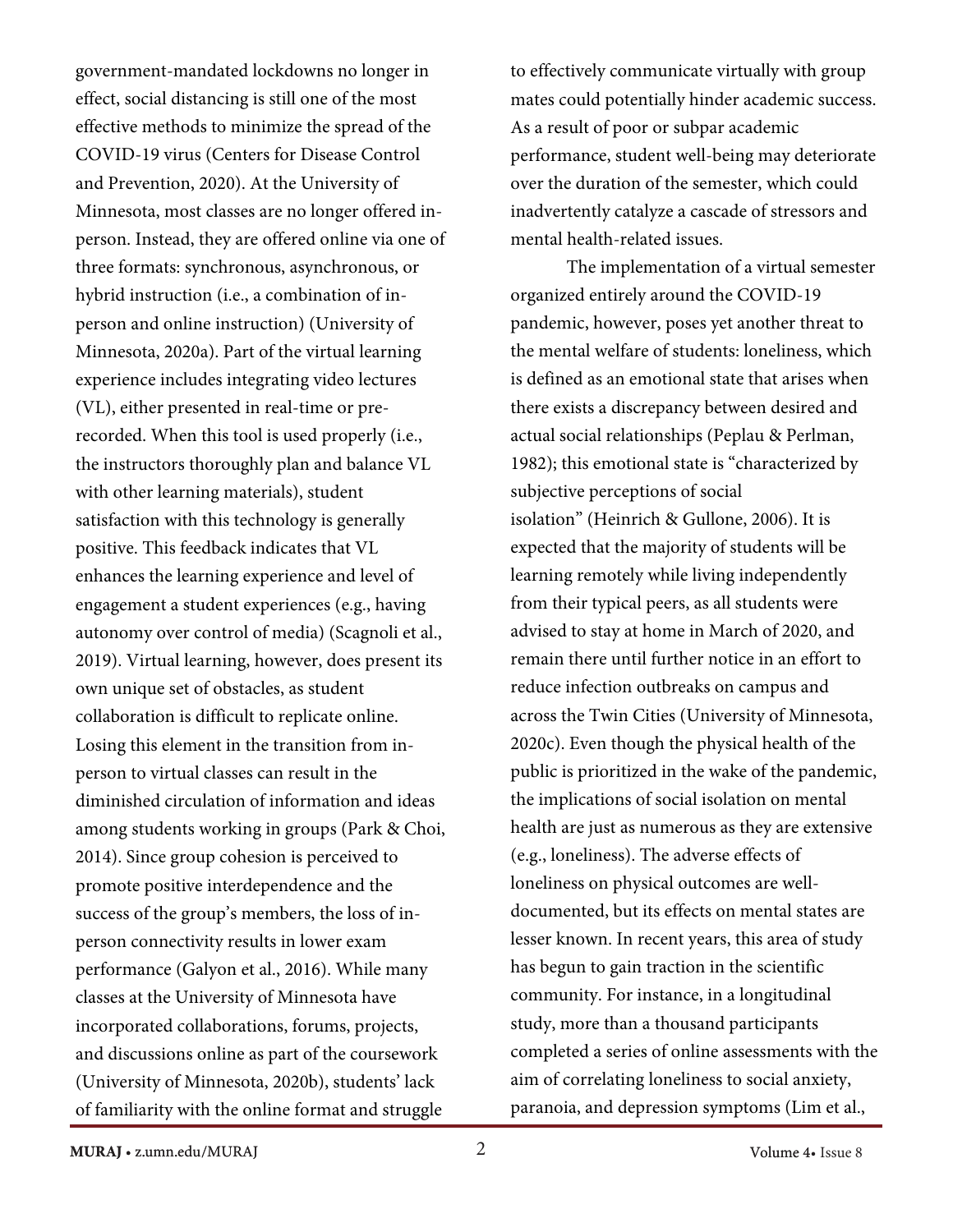2016). The results of this study concluded that social anxiety was the sole mental health symptom capable of predicting loneliness (i.e., elevated levels of social anxiety had a higher probability of elevated levels of loneliness). General symptoms of social anxiety can include the fear of situations in which judgment can be incurred, worrying about being embarrassed or humiliated, an intense fear of talking or interacting with strangers, etc. (Campbell-Sills et al., 2015; Mayo Clinic, 2017). Furthermore, social anxiety and loneliness exhibit negative interplay, wherein social contact could reduce loneliness, but the fear of social interaction inhibits this change in emotional state (and vice versa) (Qualter et al., 2015). In the context of the COVID-19 response at the University of Minnesota, students are at risk of developing social anxiety due to the loneliness brought about via not only social distancing and the mandatory isolation protocols; social anxiety enhanced by loneliness may also occur due to the restrictive modes of peer collaboration offered in virtual instruction.

 The combination of isolation and minimal virtual group interaction posits synergistic effects on student well-being, with primarily adverse effects on social behavior. These atypical social interactions, moreover, may drive the fall semester of 2020 to become one of the most mentally demanding semesters students will ever experience in their college careers. For students already suffering from social anxiety, this stress is increased tenfold and may cause further psychological impairment. To demonstrate this phenomenon, a previous correlational study had participants with social anxiety report avoidance behaviors when tasked with going to the gym (i.e., fear of exercising in public). As a result of their

avoidance behavior, participants were found to have more physical and mental health impairments (Acarturk et al., 2008; Levinson et al., 2013). Extrapolation of one common symptom supports the notion that social anxiety may pose serious implications on the psychological health of students, especially that of their motivation and ability to adapt. Should social anxiety inhibit or slow adaptation in the fast-changing landscape of the world, then affected students are at greater risk of further mental health impairments following the fall semester of 2020.

Thus, the purpose of the present study is to determine whether currently enrolled students with high levels of social anxiety have lower psychological resilience than students with low levels of social anxiety. In order to effectively collect data, students at the University of Minnesota will take a survey to gauge the severity of their social anxiety and assign resilience scores using the refined 10-item Connor-Davidson Resilience Scale (CD-RISC-10) (Campbell-Sills & Stein, 2007; Connor & Davidson, 2003). This questionnaire has ten items testing for resilience, wherein the respondents rate the items on a 5 point Likert scale, with values ranging from 0 (never) to 4 (always) (Rehabilitation Measures Database, 2015). The total score is a summation of all ten items, with a minimum total value of 0 and a maximum total value of 40. A higher score indicates higher resilience.

 It is evident that the COVID-19 outbreak has made university students more anxious (Dhar et al., 2020), indirectly reducing their resilience to the change of circumstance. What needs to be determined is whether the implications of attending online classes in the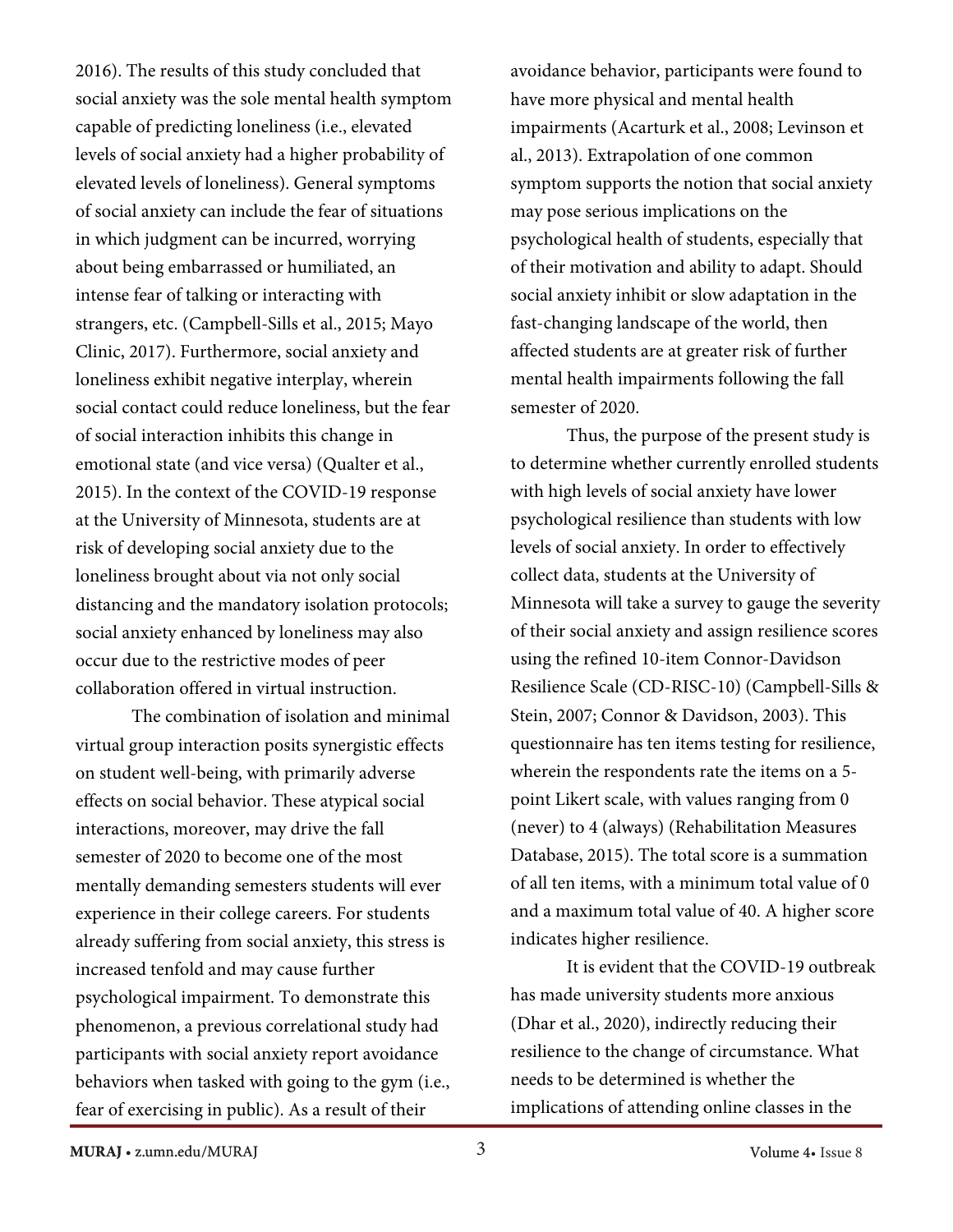midst of a pandemic has exacerbated symptoms of social anxiety, and whether these amplified symptoms reduce psychological resilience. It is hypothesized that social anxiety will be elevated due to virtual learning and social isolation, in turn, negatively affecting student resilience. This research is critical to understanding the impact of COVID-19 beyond just physical health and may eventually assist students who require resources during this transitory period.

## **Methods**

### **Participants**

 For this study, there were a total of 23 participants. Of this group of participants, the mean age was 21.3 years old, with a range of 18 to 26 years old. The racial demographics of the participants were as follows: 65.2% Caucasian; 13.0% Asian or Pacific Islander; 8.70% Black or African American; 4.35% Hispanic or Latino; 4.35% biracial/multiracial; and 4.35% other. The self-identified gender demographics of the participants included 78.3% female; 17.4% male; and 4.35% gender-nonconforming/genderqueer.

The participants were selected from a section of the undergraduate course, PSY3001W, at the University of Minnesota—Twin Cities. These students were assigned to be participants of predetermined research studies based on the course section; thus, these participants were not randomly selected but sampled out of convenience. Student participation in their assigned study was compensated with in-class credit for completion, which affected their semester grade.

anonymous survey distributed via Qualtrics. The survey was composed of two portions: the first set of questions were based on the CD-RISC-10 (Campbell-Sills & Stein, 2007; Connor & Davidson, 2003), which assessed participants for resilience; the second portion contained questions from the mental health screening forms —the Generalized Anxiety Disorder 7-item (GAD-7) (Spitzer et al., 2006) and the Severity Measure for Social Anxiety Disorder (SM-SAD) (Craske et al., 2013)—in order to assess the severity or lack of social anxiety disorder symptoms. All surveys used a 5-point Likert scale; however, only the items from the CD-RISC-10 and SM-SAD were scored on a scale of 0 (never) to 4 (always). The items from the GAD-7 were all non-scored as they were only included for the sake of ambiguity; social anxiety may be a sensitive topic to some participants and, as a consequence, cause participants to respond less truthfully.

#### **Procedure**

Prior to beginning the survey, participants were provided with the informed consent form (see Appendix A) which briefly described the survey and what the questions entailed. Participants were then asked to complete demographic questions (see Appendix B), then the CD-RISC-10 form (see Appendix C), followed by the combined GAD-7/SM-SAD form (see Appendix D). After all of the items were completed, participants were debriefed (see Appendix E) then instructed to submit the survey.

#### **Results**

In order to compute the correlation between resilience and social anxiety, items from

#### **Materials**

This study implemented the use of an

**MURAJ** • z.umn.edu/MURAJ Volume 4• Issue 8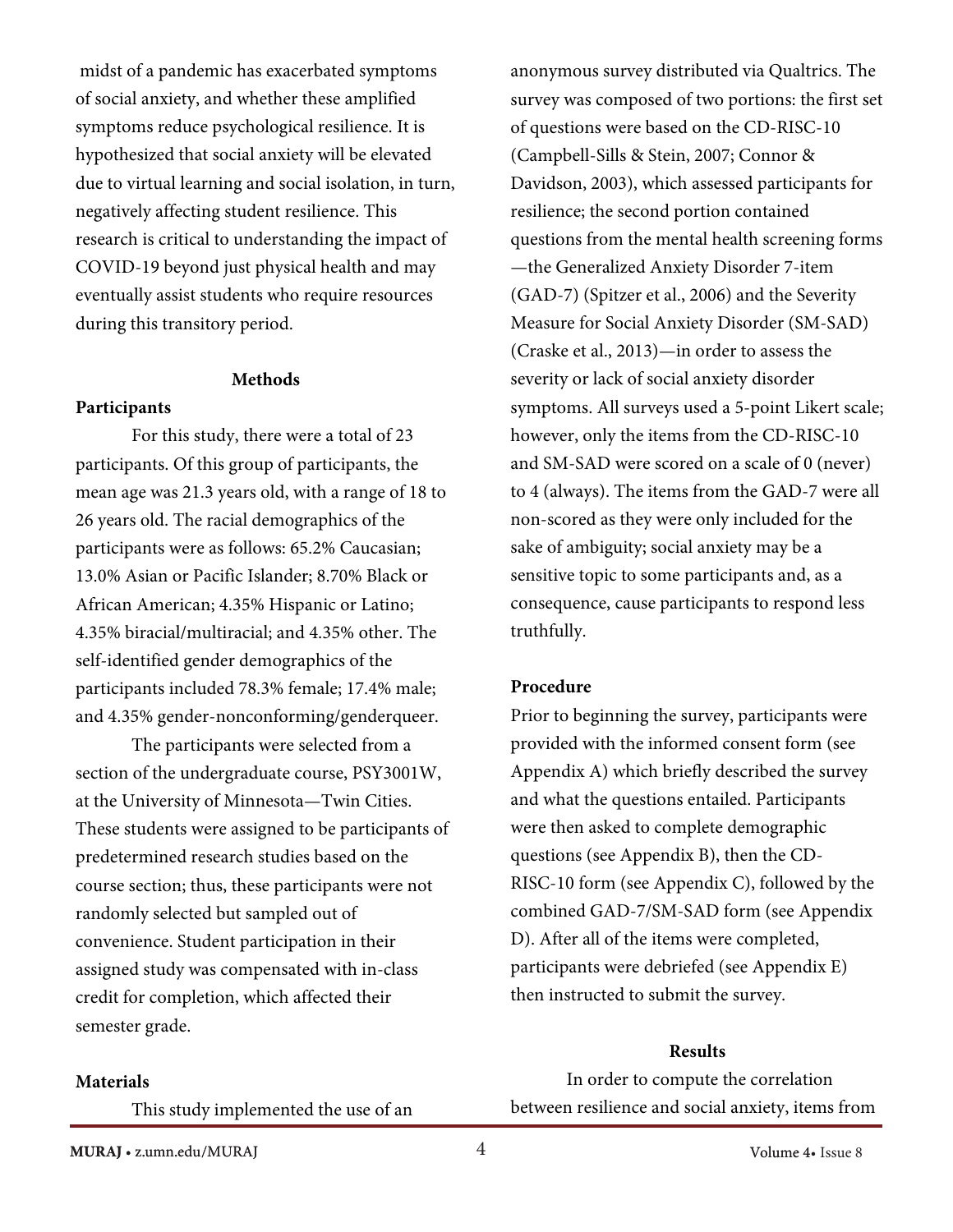

*Figure 1 Self-reported Social Anxiety Disorder and resilience scores* 

To test the hypothesis that elevated social anxiety will reduce participant resilience, a correlational approach was utilized. Results indicated that resilience was significantly correlated with social anxiety,  $r(22) = -0.664$ ,  $p < 0.001$ . From the scatterplot (see Figure 1), it can be determined that these two variables had a strong negative, linear relationship. Thus, as the scores for social anxiety increased, resilience scores decreased.

## **Discussion**

 The negative correlation supports the hypothesis that social anxiety and resilience interact, such that elevated social anxiety may be a potential negative affective stressor to student wellbeing, reducing their adaptability to the various changes caused by COVID-19.

 With a rapid surge in Minnesota COVID-19 cases (Minnesota Department of Health, 2020), it is reasonable to assume that course instruction will continue to be delivered virtually for the spring semester of 2020 at the University of Minnesota. While there are benefits

to virtual learning (e.g., increased autonomy over learning pace) (Scagnoli et al., 2019), student collaboration is not so easily replicable online (Park & Choi, 2014), resulting in a sense of disconnect between students and faculty (Galyon et al., 2016). Given the difficult circumstances of that of COVID-19, this disconnect may be the onset of a perpetual state of loneliness; therefore, the lack of group cohesiveness paired with social distancing measures serves as the optimal mechanism to heighten this sense of loneliness. As mentioned previously, the combination of loneliness and social anxiety can have pernicious effects, wherein their convergence leads to a crippling vacillation between avoidance and longing for social interaction (Qualter et al., 2015).

Essentially, students are at risk of developing or exacerbating social anxiety symptoms in the face of this loneliness. Based on the results of this study, it can be deduced that the more anxious a student feels in an unfamiliar or uncomfortable social context, the less likely they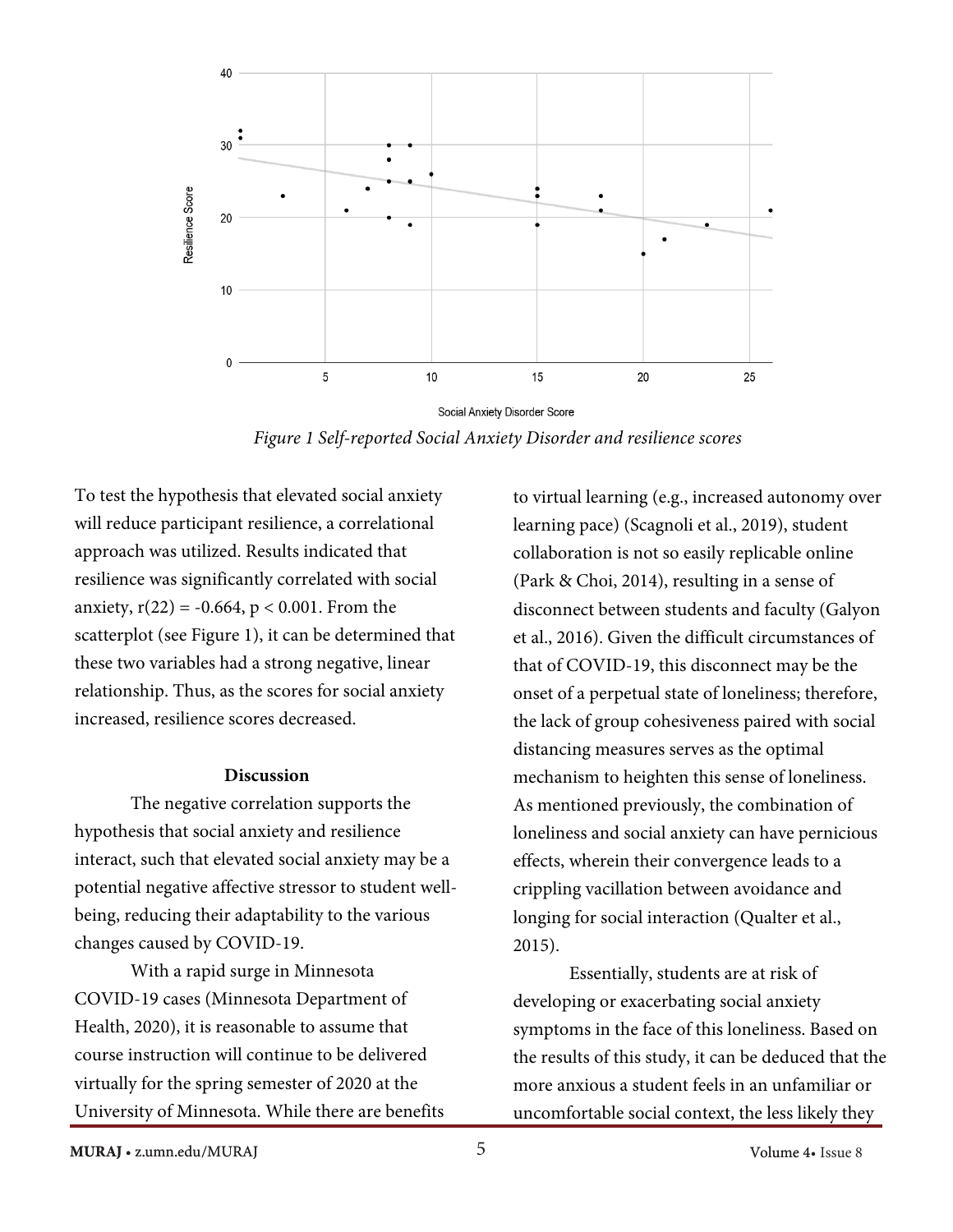will be able to cope; thus, student resilience will decrease. During the Fall 2020 semester, students were tasked with moving their course studies to a predominantly virtual environment, an effort met with challenges. For instance, while asynchronous lectures allow more student autonomy, some may find the independent learning isolating. Alternatively, the peer-to-peer interactions required for team projects are even more demanding in a virtual semester. With in-person instruction, it was typical for group projects to have facilitated discussion during class; in the fall, however, students had to set aside additional time to convene online in order to complete group work. While these adaptations are necessary for a successful virtual learning environment, the unfamiliarity of these fast-paced changes on student resilience should not be discounted. This conclusion is supported by a study with the aim of investigating the relationships between social anxiety, resilience, and procrastination (Ko & Chang, 2019). According to their findings, procrastination in college students is reported less frequently in those with higher resilience scores; these resilience scores were largely mediated by the negative association with social anxiety. If an individual is less resilient, they struggle to recover from psychological stress

(Rutter, 2013). In consequence, regular cognitive function is impaired, and the stress-inducing transitory period is prolonged, which exhausts coping strategies, perpetuates emotional dysregulation, and spurs further dysphoric feelings (Tugade & Fredrickson, 2007). In relation to both this paper's findings and the mentioned study, students with persistent or worsening social anxiety are more prone to procrastination, the reduced resilience (i.e., the inability to cope with

stress) eventually leading to absolute disengagement or withdrawal from their courses to escape this discomfort (Blumenthal et al., 2016).

 A limitation to these findings involves the varied introspective ability of the participants. As the surveys were conducted on a self-reporting basis, numerical responses may neither be truly reflective of actual participant behavioral patterns. To eliminate this confounding variable in future research, rather than utilizing a quantitative approach, a qualitative, ethnographic methodology may be more appropriate, wherein participants should be asked to answer openended questions (Lillis, 2008). This approach may be more effective, as participants could disclose recent incidents or events that demonstrate the recurring behaviors that are aligned with social anxiety. By allowing the researcher to first deduce the severity of social anxiety based on keywords, themes, and comparisons reported across all participant anecdotes, responses could then be organized and summarized to create a more holistic report of the student perspective on their adaptation to virtual instruction during the COVID-19 pandemic. Due to the time constraints in which this study could be carried out (twoweek period), a more in-depth approach to gathering data was not possible. It should also be noted, moreover, that the participant sample for this study was small and the results gathered from this sample may not be truly representative of the University of Minnesota—Twin Cities student body.

 Given the current trajectory for the spread of COVID-19 in Minnesota, maintaining public health is at the utmost importance. While containing the virus is at the forefront of this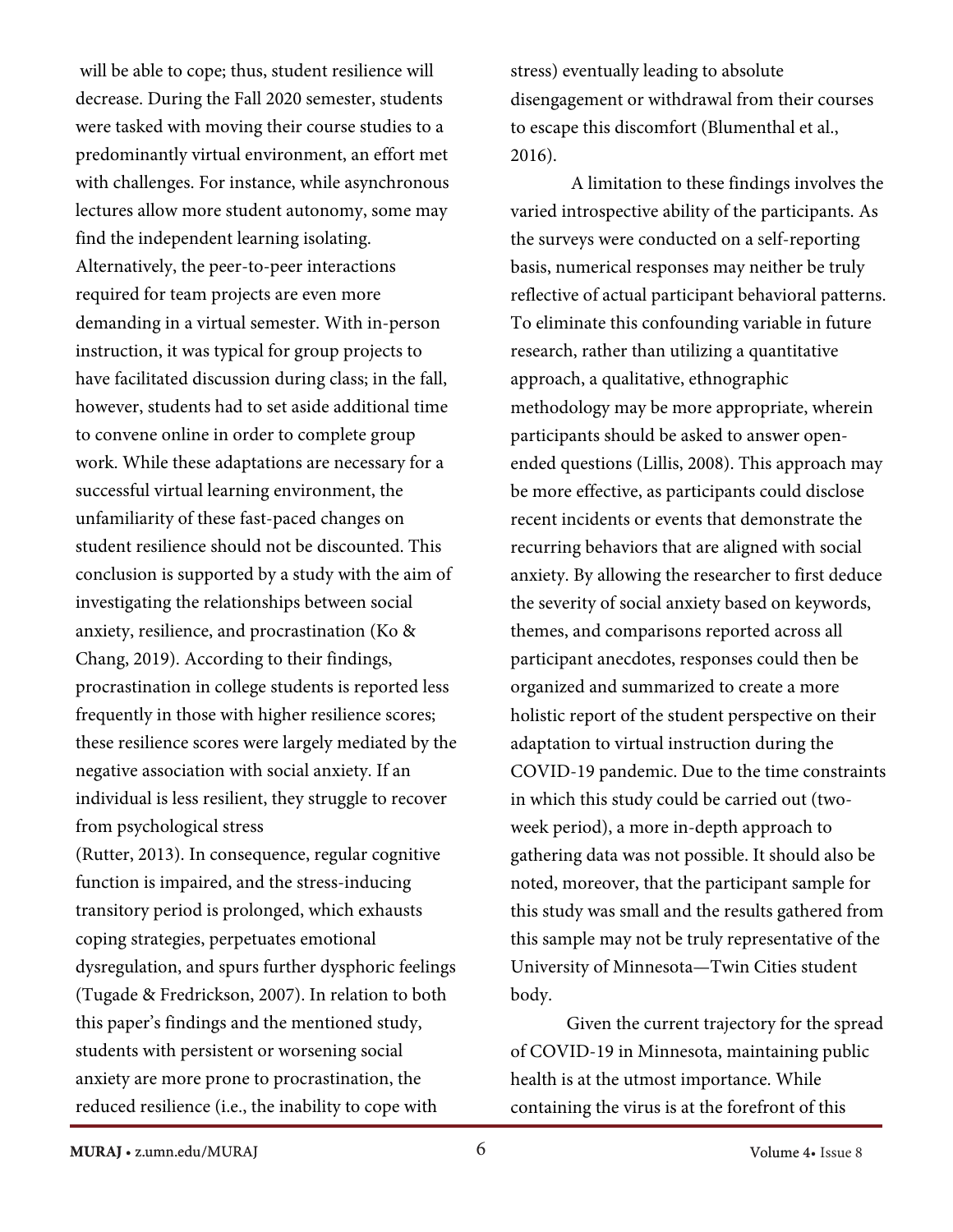charge, ensuring stable mental well-being is arguably just as vital for survival during this liminal time of change and uncertainty. Dealing with social anxiety in a world entirely dependent on novel variants of interpersonal connectedness may not be an immediate cause for concern, but in due time, this will eventually amount to larger complications. Thus, to combat the challenges ahead, seemingly inconsequential obstacles need to be addressed now, especially in this unprecedented time of crisis.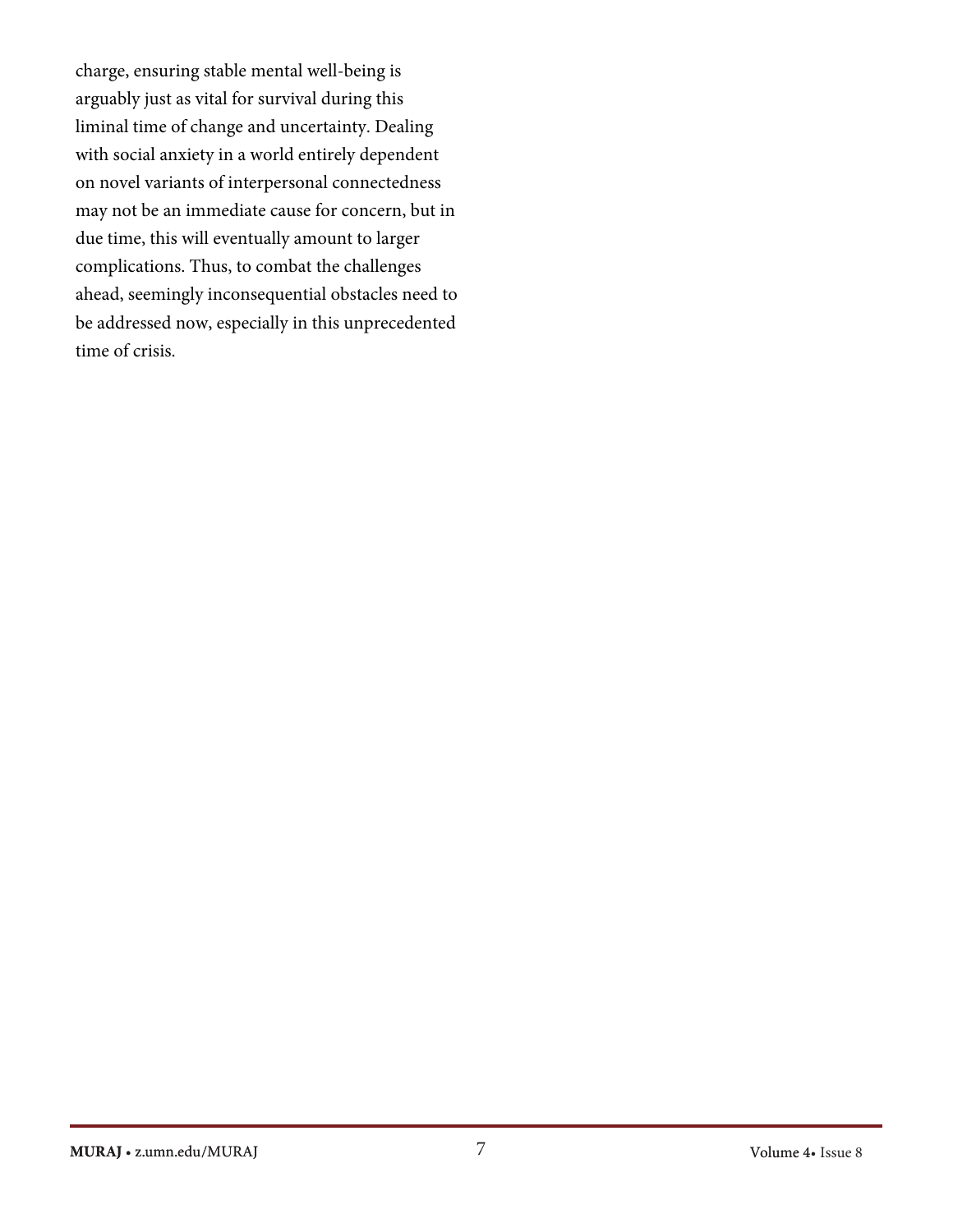#### **References**

Acarturk, C., de Graaf, R., van Straten, A., Have, M. T., & Cuijpers, P. (2008). Social phobia and number of social fears, and their association with comorbidity, health-related quality of life and help seeking: A population-based study. *Social Psychiatry and Psychiatric Epidemiology*, *43*(4), 273–279. <https://doi.org/10.1007/s00127-008-0309-1>

Blumenthal, H., Ham, L. S., Cloutier, R. M., Bacon, A. K., & Douglas, M. E. (2016). Social anxiety, disengagement coping, and alcohol use behaviors among adolescents. *Anxiety, Stress and Coping, 29*(4), 432–446. h[ttps://doi.org/10.1080/10615806.2015.1058366](https://doi.org/10.1080/10615806.2015.1058366)

- Centers for Disease Control and Prevention. (2020, September 11). *Prevent getting sick.* Centers for Disease Control and Prevention[. https://www.cdc.gov/coronavirus/2019](https://www.cdc.gov/coronavirus/2019-ncov/prevent-getting-sick/index.html) ncov/ [prevent-getting-sick/index](https://www.cdc.gov/coronavirus/2019-ncov/prevent-getting-sick/index.html).html
- Campbell-Sills, L. & Stein, M. B. (2007). Psychometric analysis and refinement of the Connor-Davidson Resilience Scale (CD-RISC): Validation of a 10-item measure of resilience. *Journal of Traumatic Stress, 20*(6), 1019-1028.

<https://doi.org/10.1002/jts.20271>

Campbell-Sills, L., Espejo, E., Ayers, C. R., Roy-Byrne, P., & Stein, M. B. (2015). Latent dimensions of social anxiety disorder: A re-evaluation of the Social Phobia Inventory (SPIN). *Journal of Anxiety Disorders, 36*, 84–91. [https://doi.org/10.1016/](https://doi.org/10.1016/j.janxdis.2015.09.007) [j.janxdis.2015.09.007](https://doi.org/10.1016/j.janxdis.2015.09.007)

Connor, K. M., & Davidson, J. R. T. (2003). Development of a new resilience scale: The Connor-Davidson Resilience Scale (CD-RISC). *Depression and Anxiety, 18*(2), 71-82. <https://doi.org/10.1002/da.10113>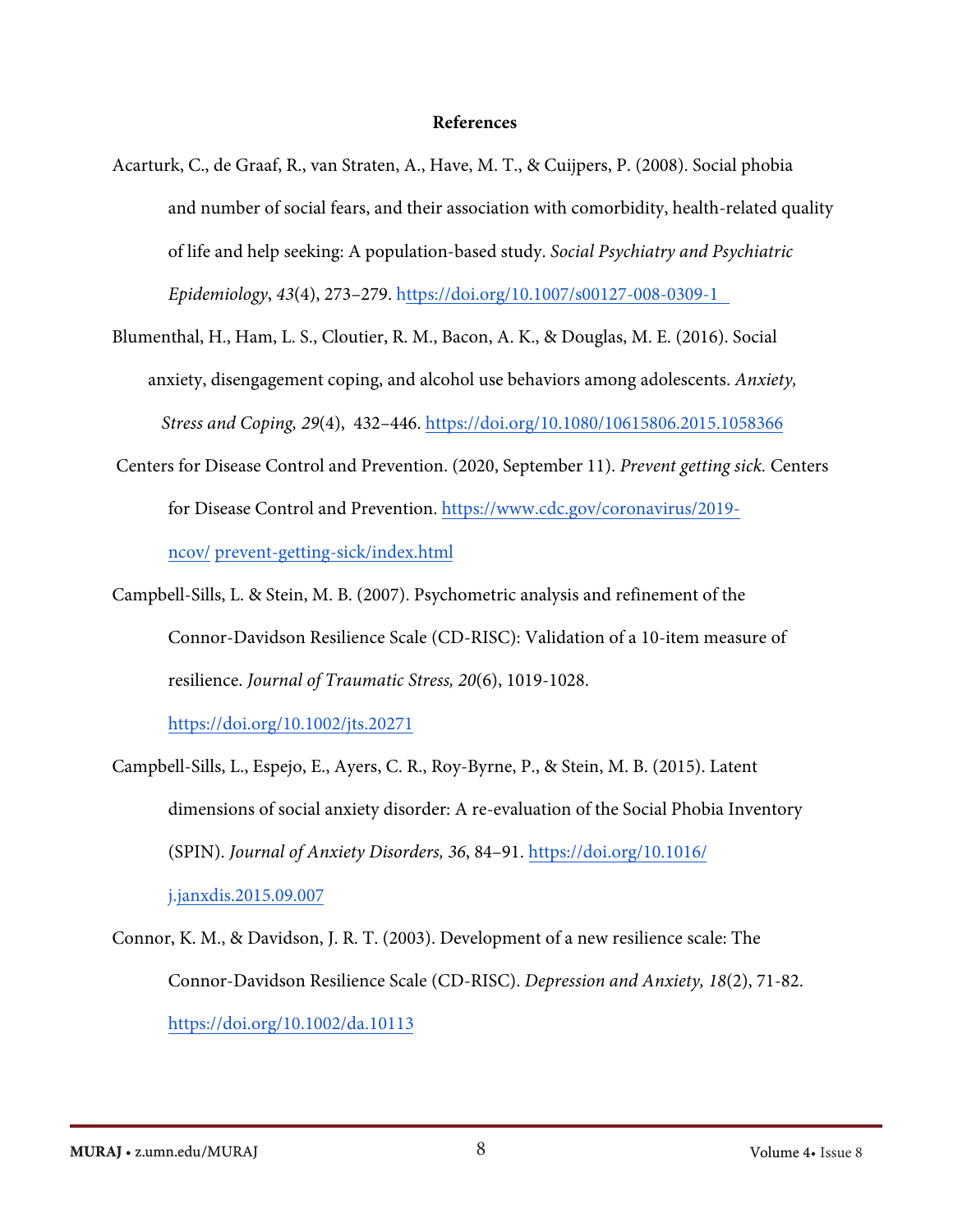- Craske, M., Wittchen, U., Bogels, S., Stein, M., Andrews, G., & Lebeu, R. (2013). *Severity Measure for Social Anxiety Disorder (Social Phobia)—Adult [Measurement instrument].*  American Psychiatric Association. [http://www.psychiatry.org/practice/dsm/dsm5/](http://www.psychiatry.org/practice/) [online-assessment-measures](http://www.psychiatry.org/practice/)
- Dhar, B. K., Ayittey, F. K., & Sarkar, S. M. (2020). Impact of COVID-19 on Psychology among the University Students. *Global Challenges*, 2000038, 1-5. h[ttps://doi.org/10.1002/](https://doi.org/10.1002/gch2.202000038) [gch2.202000038](https://doi.org/10.1002/gch2.202000038)
- Galyon, C. E., Heaton, E. C. T., Best, T. L., & Williams, R. L. (2016). Comparison of group cohesion, class participation, and exam performance in live and online classes. *Social Psychology of Education, 19*, 61–76. h[ttps://doi-org.ezp3.lib.umn.edu/10.1007/s11218-](https://doi-org.ezp3.lib.umn.edu/10.1007/s11218-015-9321-y) [015-9321-y](https://doi-org.ezp3.lib.umn.edu/10.1007/s11218-015-9321-y)
- Heinrich, L. M., & Gullone, E. (2006). The clinical significance of loneliness: A literature review. *Clinical Psychology Review, 26*(6), 695–718. h[ttps://doi.org/10.1016/j.cpr.2006.](https://doi.org/10.1016/j.cpr.2006.04.002) 04.002
- Ko, C. A., & Chang, Y. (2019). Investigating the relationships among resilience, social anxiety, and procrastination in a sample of college students. *Psychological Reports, 122*(1), 231-245. <https://doi.org/10.1177/0033294118755111>
- Levinson, C. A., Rodebaugh, T. L., Menatti, A. R., & Weeks, J. W. (2013). Development and validation of the Social Exercise and Anxiety Measure (SEAM): Assessing fears, avoidance, and importance of social exercise. *Journal of Psychopathology and Behavioral Assessment, 35*(2), 244–253. <https://doi.org/10.1007/s10862-012-9326-1>
- Lillis, T. (2008). Ethnography as method, methodology, and "deep theorizing". *Written Communication, 25*(3), 353-388.<https://doi.org/10.1177/0741088308319229>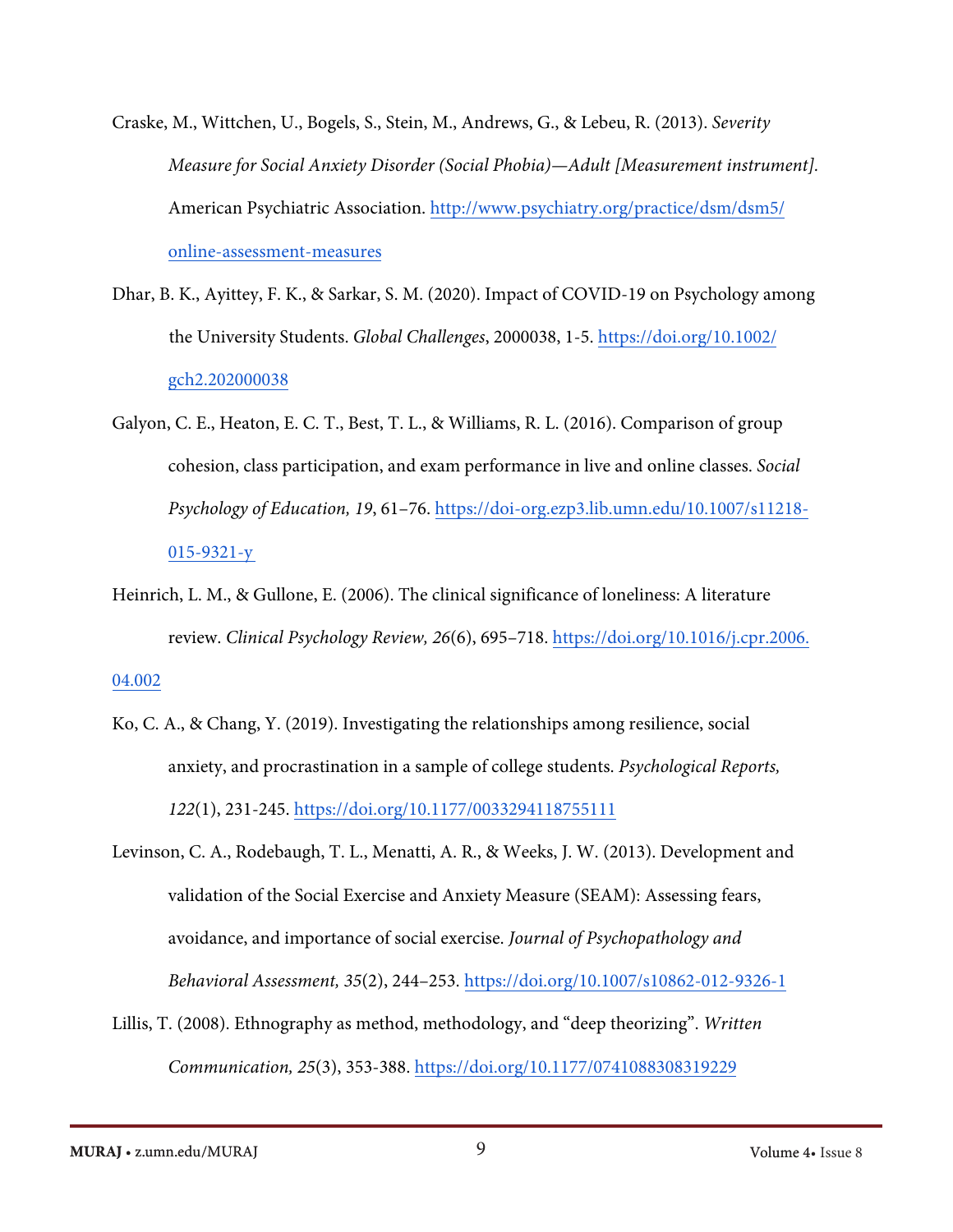Lim, M. H., Rodebaugh, T. L., Zyphur, M. J., & Gleeson, J. F. M. (2016). Loneliness over time: The crucial role of social anxiety. *Journal of Abnormal Psychology, 125*(5), 620-630.

https:/[/doi.org/10.1037/abn0000162](https://doi.org/10.1037/abn0000162)

- Lovelace, B., Jr., & Kim, J. (2020, July 31). *Dr. Fauci says coronavirus is so contagious, it won't likely ever disappear.* CNBC. [https://www.cnbc.com/2020/07/31/dr-fauci-says](https://www.cnbc.com/2020/07/31/dr-fauci-says-coronavirus-is-so-contagious-it-wont-likely-ever-disappear.html)[coronavirus-is-so-contagious-it-wont-likely-ever-disappear.html](https://www.cnbc.com/2020/07/31/dr-fauci-says-coronavirus-is-so-contagious-it-wont-likely-ever-disappear.html)
- Mayo Clinic. (2017, August 29). *Social anxiety disorder (social phobia).* Mayo Clinic. [https://www.mayoclinic.org/diseases-conditions/social-anxiety-disorder/symptoms-cause](https://www.mayoclinic.org/diseases-conditions/social-anxiety-disorder/symptoms-causes/syc-20353561) [s/syc-20353561](https://www.mayoclinic.org/diseases-conditions/social-anxiety-disorder/symptoms-causes/syc-20353561)
- Minnesota Department of Health. (2020, November 29). *Situation update for COVID-19*. Minnesota Department of Health. [https://www.health.state.mn.us/diseases/](https://www.health.state.mn.us/diseases/coronavirus/situation.html) [coronavirus/](https://www.health.state.mn.us/diseases/coronavirus/situation.html) situation.html
- Park, E. L., & Choi, B. K. (2014). Transformation of classroom spaces: Traditional versus active learning classroom in colleges. *Higher Education, 68*, 749–771.

https:/[/doi.org/10.1007/s10734-014-9742-0](https://doi.org/10.1007/s10734-014-9742-0)

- Peplau, L., & Perlman, D. (1982). Perspectives on loneliness. In L. Peplau & D. Perlman (Eds.), *Loneliness: A sourcebook of current theory, research and therapy* (pp. 1–20). New York, NY: Wiley.
- Qualter, P., Vanhalst, J., Harris, R., Van Roekel, E., Lodder, G., Bangee, M., Maes, M., & Verhagen, M. (2015). Loneliness across the life span. *Perspectives on Psychological Science, 10*(2), 250–264. <https://doi.org/10.1177/1745691615568999>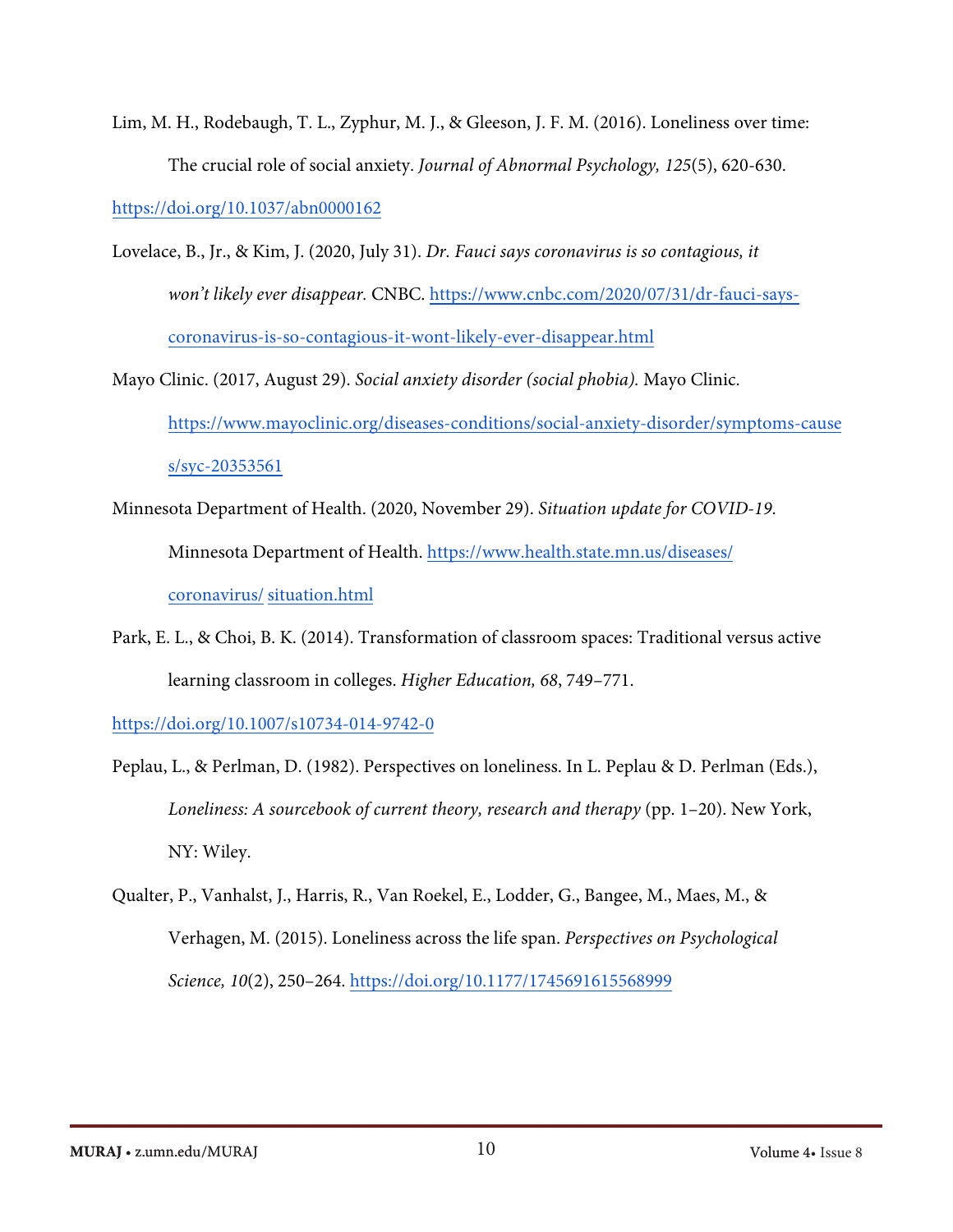Rehabilitation Measures Database. (2015, January 13). *Connor-Davidson Resilience Scale* 

*10-Item*. Shirley Ryan AbilityLab. [https://www.sralab.org/rehabilitation-measures/](https://www.sralab.org/rehabilitation-measures/connor-davidson-resilience-scale-10-item) conno[r-davidson-resilience-scale-10-item](https://www.sralab.org/rehabilitation-measures/connor-davidson-resilience-scale-10-item)

- Rutter, Michael. (2013). Annual research review: Resilience clinical implications. *Journal of Child Psychology and Psychiatry, 54*(4), 474–487. h[ttps://doi.org/10.1111/j.1469-7610.](https://doi.org/10.1111/j.1469-7610.2012.02615.x) 2012.0[2615.x](https://doi.org/10.1111/j.1469-7610.2012.02615.x)
- Scagnoli, N. I., Choo, J., & Tian, J. (2019). Students' insights on the use of video lectures in online classes. *British Journal of Educational Technology, 50*(1), 399-414. <https://doi.org/10.1111/bjet.12572>
- Spitzer, R. L., Kroenke, K., Williams, J. B., & Löwe, B. (2006). A brief measure for assessing generalized anxiety disorder: The GAD-7. *Archives of internal medicine, 166*(10), 1092–

1097. https://[doi.org/10.1001/archinte.166.10.1092](https://doi.org/10.1001/archinte.166.10.1092)

- Tugade, M. M., & Fredrickson, B. L. (2007). Regulation of positive emotions: Emotion regulation strategies that promote resilience. *Journal of Happiness Studies, 8*, 311–333. <https://doi.org/10.1007/s10902-006-9015-4>
- University of Minnesota. (2020a, October 7). *Twin Cities student information.* Safe Campus. ht[tps://safe-campus.umn.edu/return-campus/information/twin-cities-student-information](https://safe-campus.umn.edu/return-campus/information/twin-cities-student-information)
	- University of Minnesota. (2020b, October 14). *Learn online*. University of Minnesota Online. <https://online.umn.edu/learn-online>

University of Minnesota. (2020c, March 19). *COVID-19 updates*. Safe Campus.

<https://safe-campus.umn.edu/return-campus/covid-19-updates>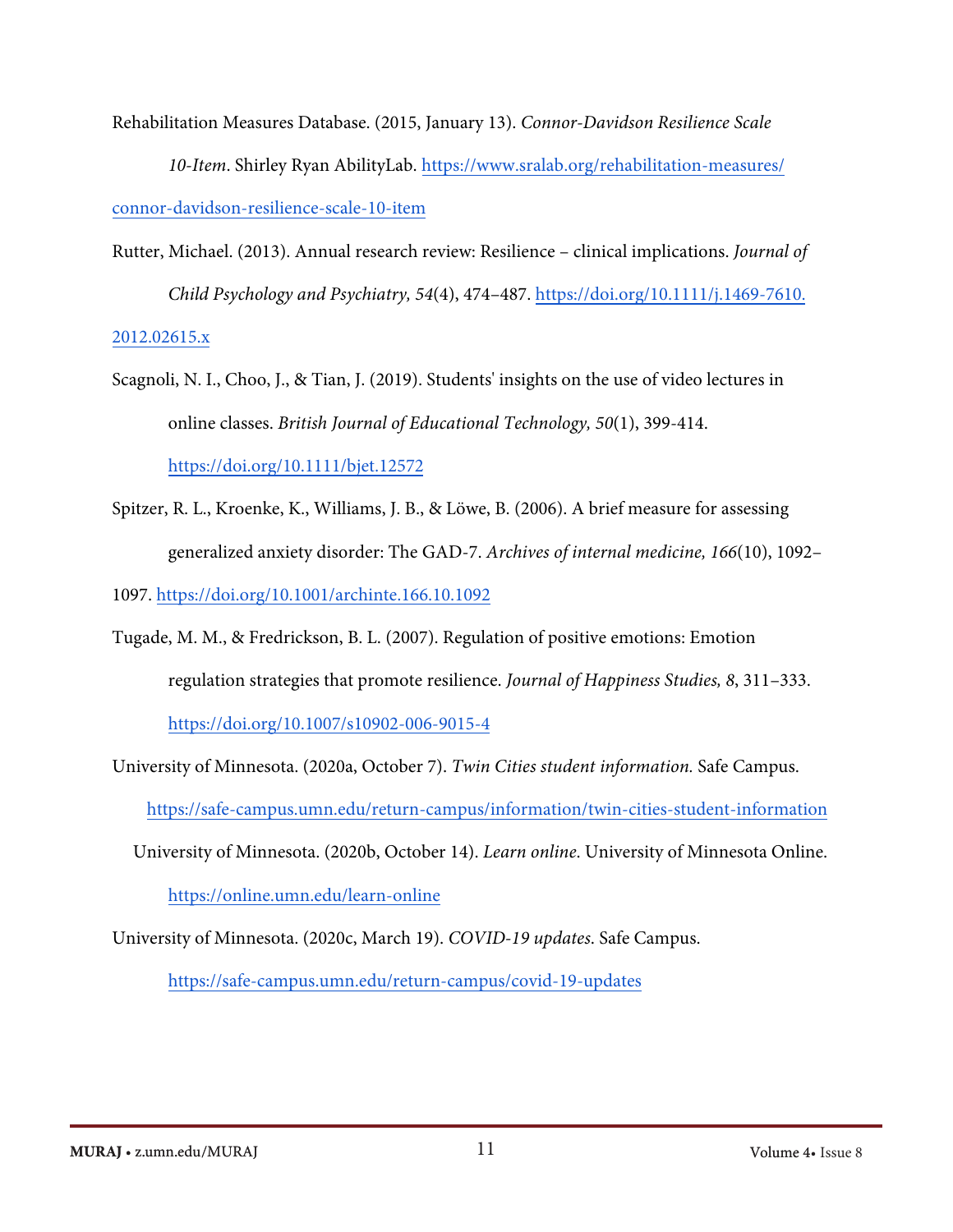World Health Organization. (2020, March 11). *WHO Director-General's opening remarks at the media briefing on COVID-19 – 11 March 2020.* WHO. [https://www.who.int/director](https://www.who.int/director-general/speeches/detail/who-director-general-s-opening-remarks-at-the-media-briefing-on-covid-19---11-march-2020)[general/speeches/detail/who-director-general-s-opening-remarks-at-the-media](https://www.who.int/director-general/speeches/detail/who-director-general-s-opening-remarks-at-the-media-briefing-on-covid-19---11-march-2020) $b$ riafing - $b9$ -[--11-march-2020](https://www.who.int/director-general/speeches/detail/who-director-general-s-opening-remarks-at-the-media-briefing-on-covid-19---11-march-2020)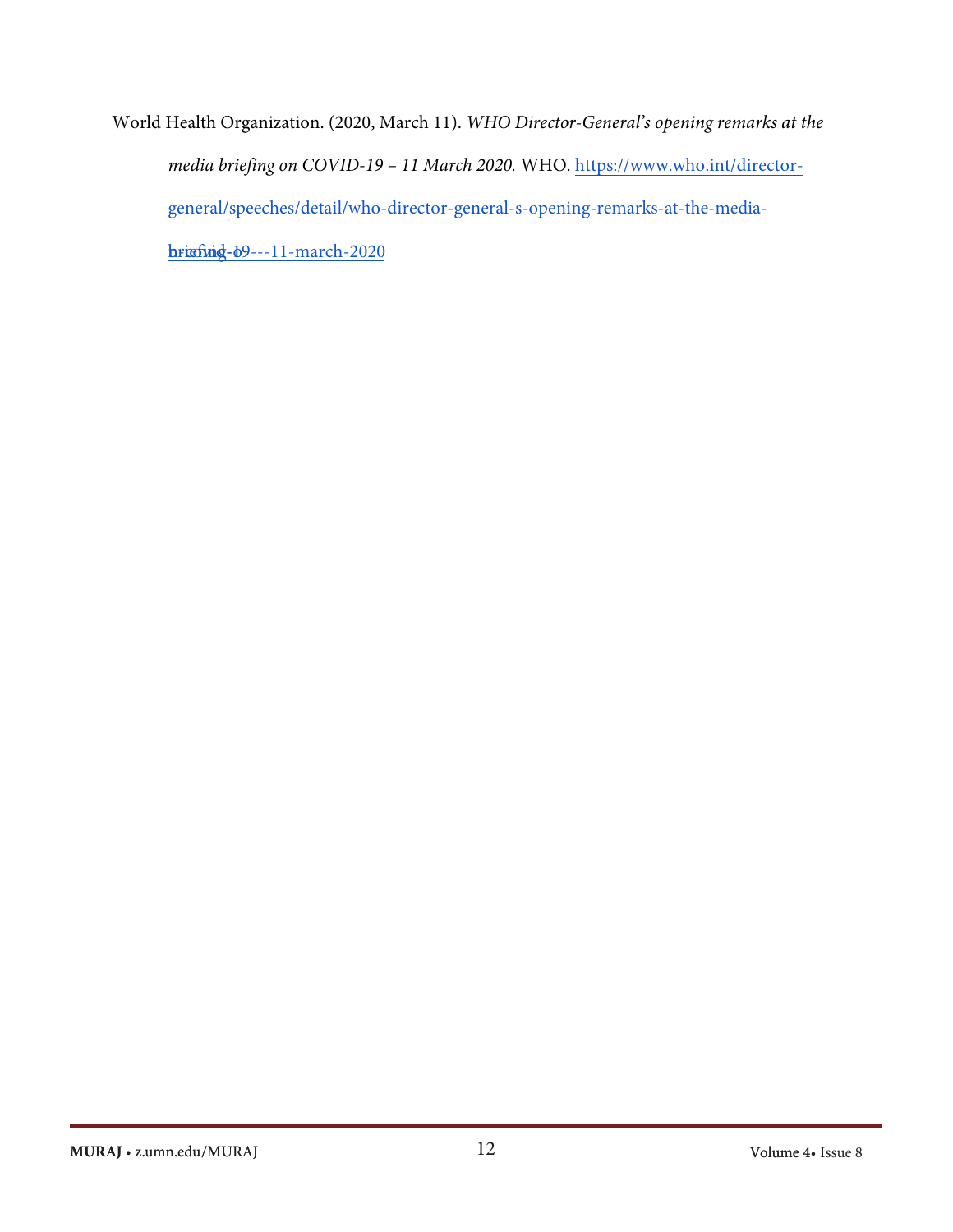## **Appendix A**

## **Informed Consent Form**

You are being asked to participate in a study as part of a class project in a research methods course in the Department of Psychology at the University of Minnesota. You will be answering self-report questions related to your feelings toward online classes during the COVID-19 pandemic. If you choose to participate, no identifying information will be gathered from you, so it will be impossible to identify you as a participant. If you choose to participate, you may stop participating at any time. You may withdraw your data at any time, including after you have completed the study. If you have any questions or concerns, please contact Kiley Gilbert at *gilb0555@umn.edu*.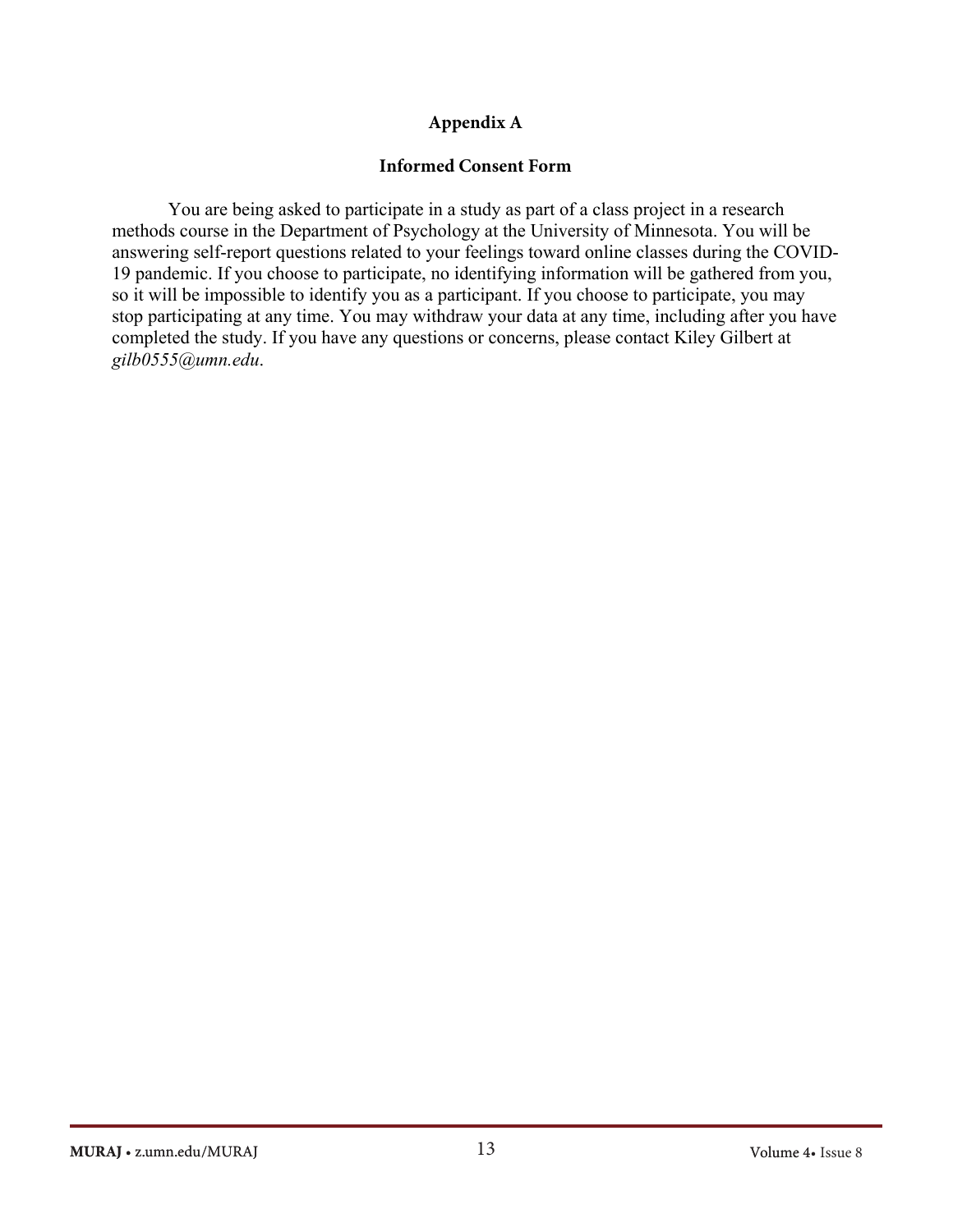## **Appendix B**

## **Demographic Questions**

*1. How old are you?* \_\_\_\_

#### *2. What is your racial or ethnic identity?*

- ・ Asian or Pacific Islander
- ・ Black or African American
- ・ Hispanic or Latino
- ・ Native American or Alaskan Native
- ・ Caucasian
- ・ Biracial/multiracial
- ・ A race/ethnicity not listed here

#### *3. How do you currently identify? Select one or more responses.*

- ・ Male
- ・ Female
- ・ Transgender
- ・ Gender-nonconforming/genderqueer
- ・ Intersex/intergender
- ・ Something else fits better
- ・ Rather not say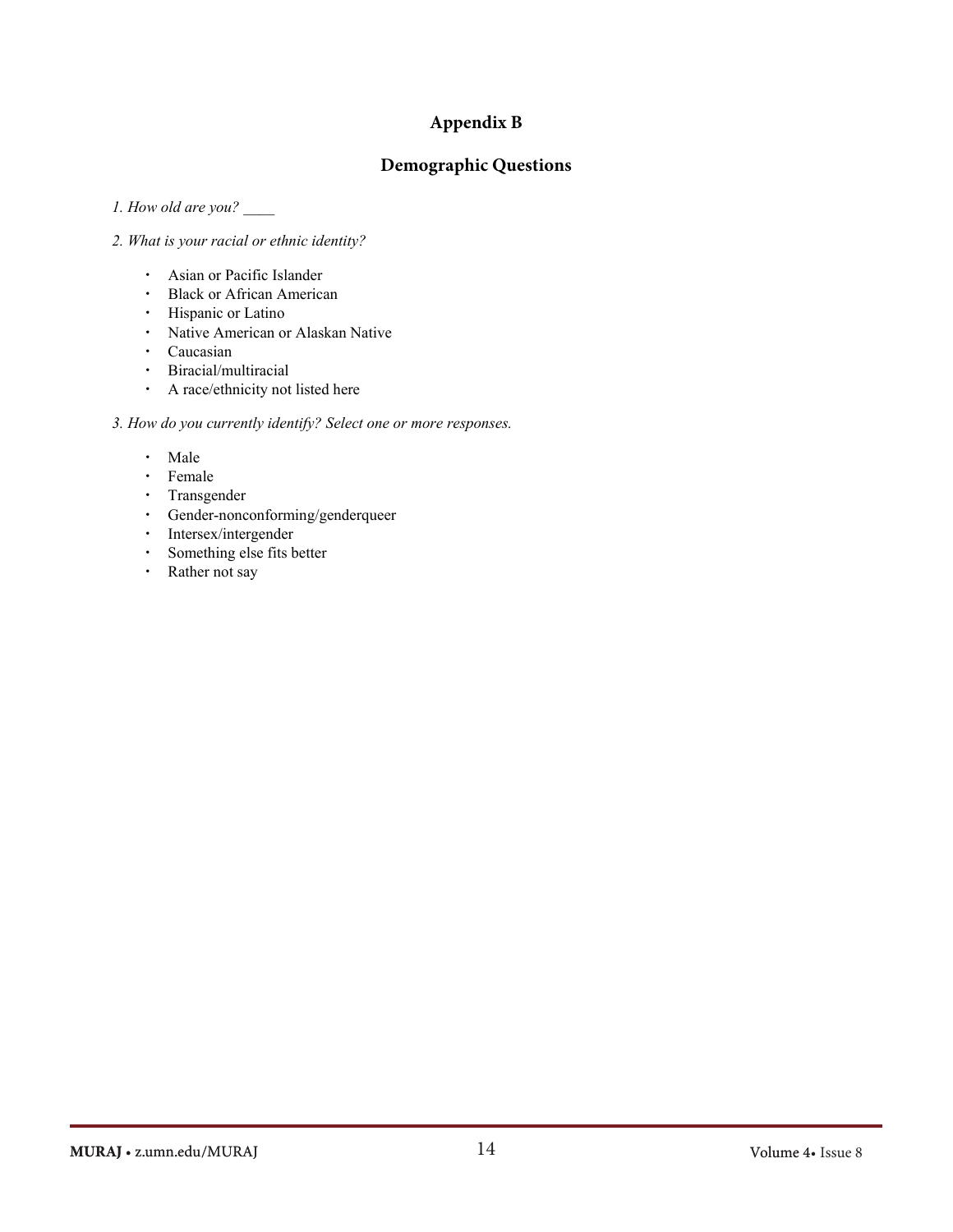## **Appendix C**

## **CD-RISC-10 Form**

*In the wake of the COVID-19 pandemic, most classes are now being delivered via online instruction. For many students, moving to virtual classes has not been an easy transition, creating additional stress and anxiety. The following survey is a measure of how well you believe you've responded to this unprecedented change in your education.*

| <b>Health-Screening Questions</b>                                                             | never(0) | rarely $(1)$ | sometimes (2) | often(3) | always $(4)$ |
|-----------------------------------------------------------------------------------------------|----------|--------------|---------------|----------|--------------|
| I am able to adapt when changes occur.                                                        |          |              |               |          |              |
| I can deal with whatever comes my way.                                                        |          |              |               |          |              |
| I try to see the humorous side of things when I am faced with problems.                       |          |              |               |          |              |
| Having to cope with stress can make me stronger.                                              |          |              |               |          |              |
| I tend to bounce back after illness, injury, or other hardships.                              |          |              |               |          |              |
| I believe I can achieve my goals, even if there are obstacles.                                |          |              |               |          |              |
| Under pressure, I stay focused and think clearly.                                             |          |              |               |          |              |
| I am not easily discouraged by failure.                                                       |          |              |               |          |              |
| I think of myself as a strong person when dealing with life's challenges and<br>difficulties. |          |              |               |          |              |
| I am able to handle unpleasant or painful feelings like sadness, fear, and anger.             |          |              |               |          |              |

#### *Given this context, evaluate yourself using the following statements.*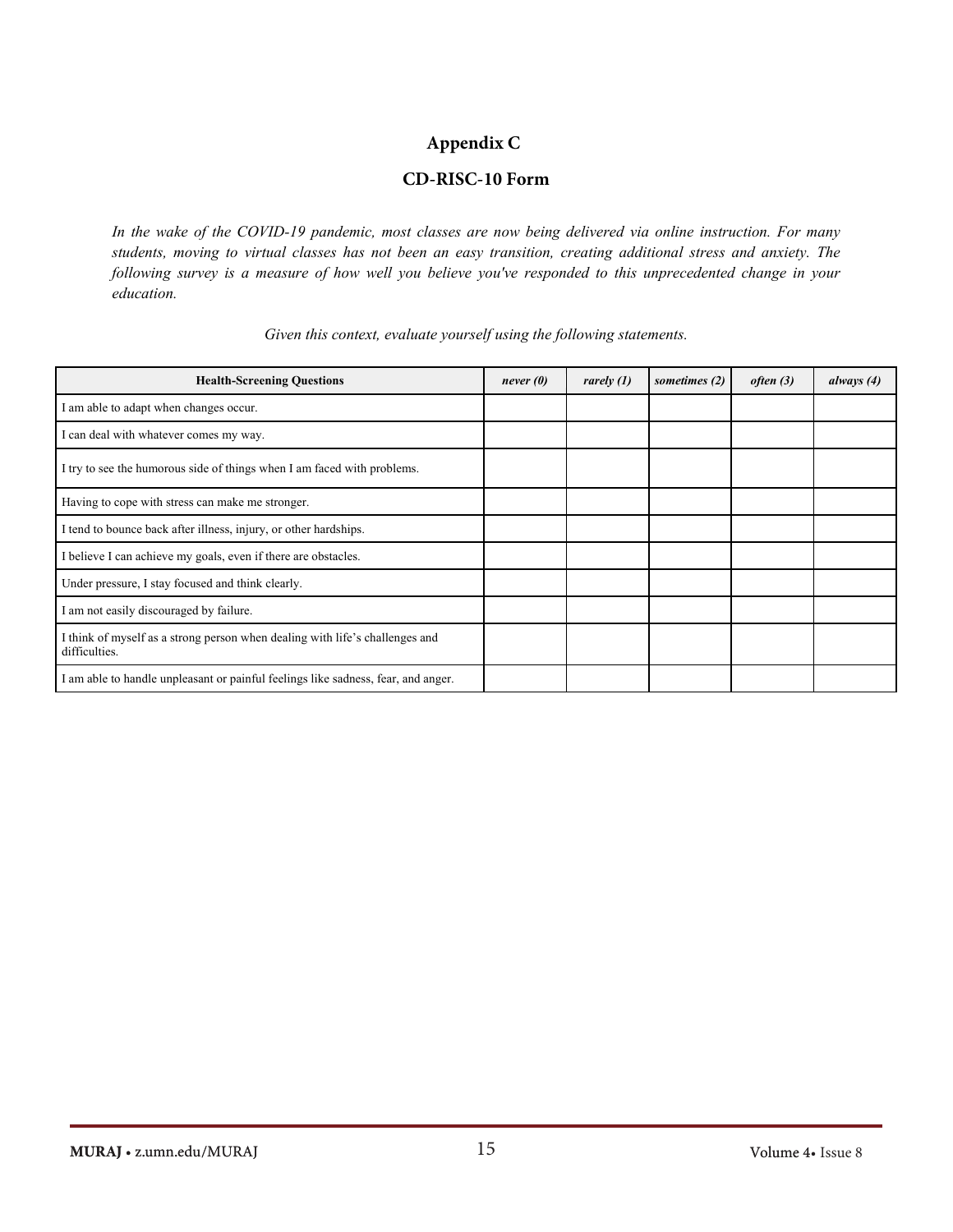# **Appendix D**

# **GAD-7/SM-SAD Form**

*How often have you been bothered by the following problems?*

| <b>Health-Screening Questions</b>                                                                    | never(0) | occasionally<br>$\left( \frac{\eta}{\eta} \right)$ | half of<br>the time $(2)$ | most of<br>the time $(3)$ | all of<br>the time $(4)$ |
|------------------------------------------------------------------------------------------------------|----------|----------------------------------------------------|---------------------------|---------------------------|--------------------------|
| Felt nervous, anxious, or on edge                                                                    |          |                                                    |                           |                           |                          |
| Felt moments of sudden terror, fear, or fright in social situations                                  |          |                                                    |                           |                           |                          |
| Felt anxious, worried, or nervous about social situations                                            |          |                                                    |                           |                           |                          |
| Not able to stop or control worrying                                                                 |          |                                                    |                           |                           |                          |
| Worried too much about different things                                                              |          |                                                    |                           |                           |                          |
| Had thoughts of being rejected, humiliated, embarrassed, ridiculed, or offending others              |          |                                                    |                           |                           |                          |
| Had trouble relaxing                                                                                 |          |                                                    |                           |                           |                          |
| Felt a racing heart, sweaty, trouble breathing, faint, or shaky in social situations                 |          |                                                    |                           |                           |                          |
| Was so restless that it was hard to sit still                                                        |          |                                                    |                           |                           |                          |
| Felt tense muscles, felt on edge or restless, or had trouble relaxing in social situations           |          |                                                    |                           |                           |                          |
| Avoided, or did not approach or enter, social situations                                             |          |                                                    |                           |                           |                          |
| Became easily annoyed or irritable                                                                   |          |                                                    |                           |                           |                          |
| Left social situations early or participated only minimally (e.g., said little, avoided eye contact) |          |                                                    |                           |                           |                          |
| Spent a lot of time preparing what to say or how to act in social situations                         |          |                                                    |                           |                           |                          |
| Distracted myself to avoid thinking about social situations                                          |          |                                                    |                           |                           |                          |
| Felt afraid as if something awful might happen                                                       |          |                                                    |                           |                           |                          |
| Needed help to cope with social situations (e.g., alcohol or medications, superstitious objects)     |          |                                                    |                           |                           |                          |